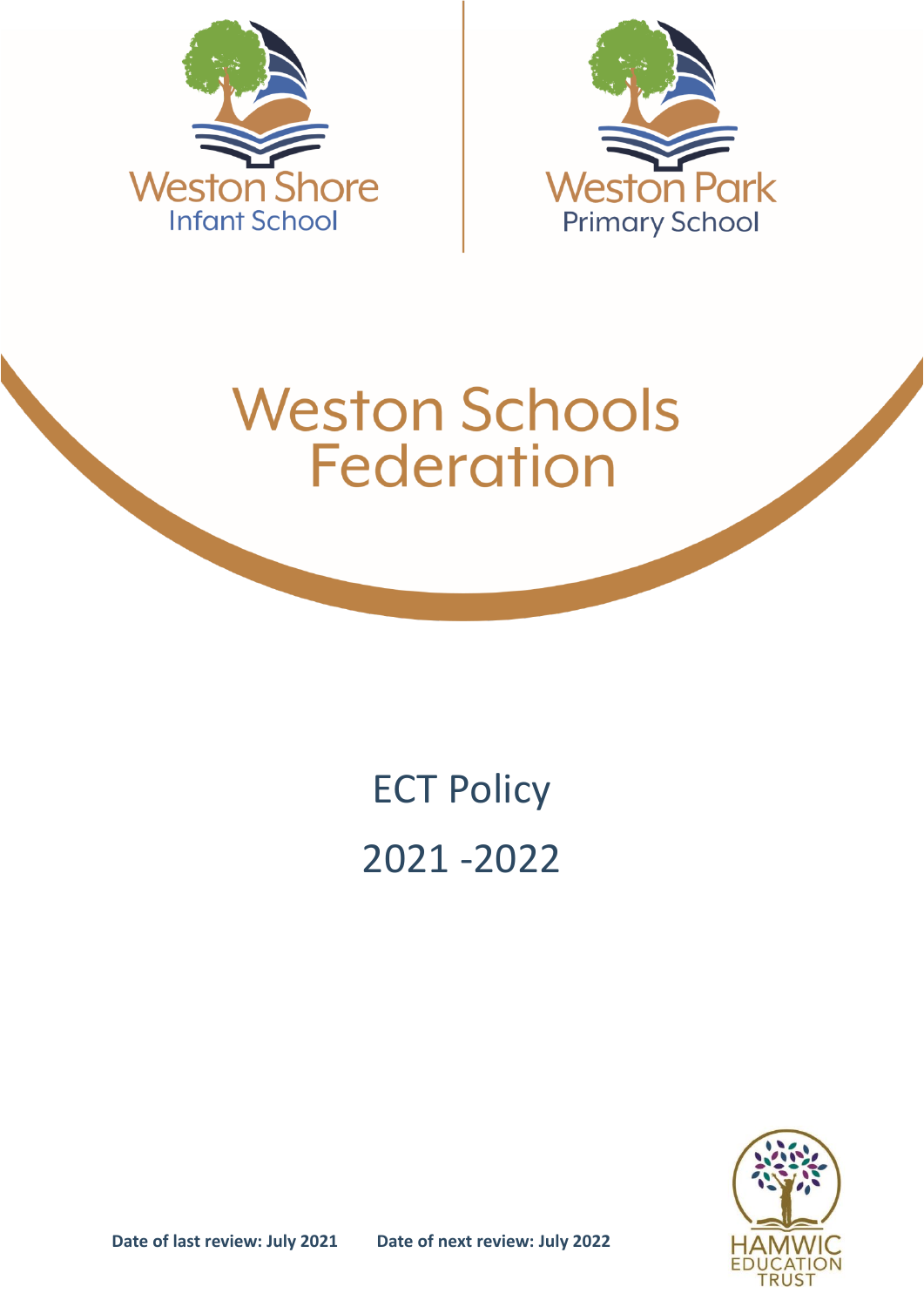## **Contents**

## <span id="page-1-0"></span>**1. Aims**

The school aims to:

- $\geq$  Run an ECT induction programme that meets all of the statutory requirements underpinned by the early career framework (ECF) from 1 September 2021
- $\triangleright$  Provide ECTs with a supportive environment that develops them and equips them with the tools to be effective and successful teachers
- Make sure all staff understand their role in the ECT induction programme

## <span id="page-1-1"></span>**2. Newly qualified teacher (NQT) induction transitional arrangements**

This policy applies to ECTs who start their induction **on or after 1 September 2021**.

NQTs who have started but not completed their induction **before 1 September 2021** will continue to follow our NQT induction policy, They have until 1 September 2023 to complete their induction within 3 terms (a single academic year) as outlined in previous NQT induction guidance. Where possible, at the discretion of the headteacher and appropriate body, we will also provide them with:

An ECF-based induction for the remainder of the NQT's 1-year induction

An induction mentor for the remainder of the NQT's 1-year induction

If they don't complete their induction by 1 September 2023, they will be required at this point to switch to the full ECT induction for the remainder of their induction period. Time already spent in induction will count towards the 2-year ECT induction period.

## <span id="page-1-2"></span>**3. Legislation and statutory guidance**

This policy is based on:

 The Department for Education's (DfE's) statutory guidance [Induction for](https://www.gov.uk/government/publications/induction-for-early-career-teachers-england)  [early career teachers \(England\)](https://www.gov.uk/government/publications/induction-for-early-career-teachers-england) from 1 September 2021

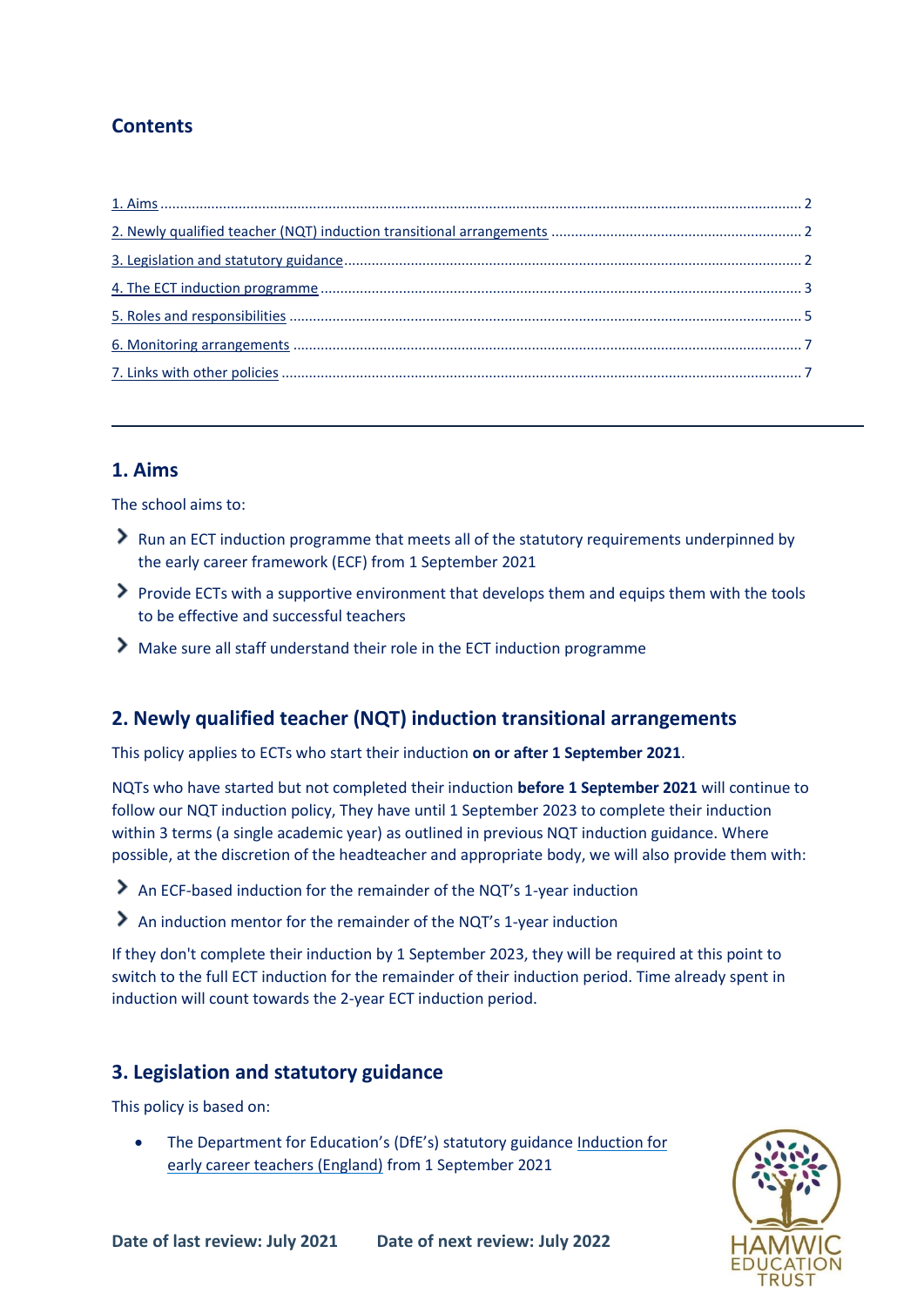- The [Early career framework reforms](https://www.gov.uk/government/collections/early-career-framework-reforms)
- [The Education \(Induction Arrangements for School Teachers\) \(England\) Regulations 2012](http://www.legislation.gov.uk/uksi/2012/1115/contents/made)

The 'relevant standards' referred to below are th[e Teachers' Standards](https://www.gov.uk/government/publications/teachers-standards).

This policy complies with our funding agreement and articles of association.

## <span id="page-2-0"></span>**4. The ECT induction programme**

The induction programme will be underpinned by the ECF, enabling ECTs to understand and apply the knowledge and skills set out in the ECF.

Prior to the ECT serving their induction, the headteacher and appropriate body must agree that the post is suitable.

For a full-time ECT, the induction period will typically last for 2 academic years. Part-time ECTs will serve a full-time equivalent. Up to one term of continuous employment may count towards completion of the induction period.

The programme is quality assured by HISP and Education Development Trust our 'appropriate body'.

#### **4.1 Posts for induction**

Each ECT will:

- Be provided with the necessary employment tasks, experience and support to enable them to demonstrate satisfactory performance against the relevant standards throughout, and by the end of, the induction period
- Have an appointed induction tutor, who will have qualified teacher status (QTS)
- Have an appointed induction mentor, who will have QTS
- Have a reduced timetable to allow them to undertake activities in their induction programme; in their first year, this will be no more than 90% of the timetable of our existing teachers on the main pay range, and in their second year, this will be no more than 95% of the timetable of our existing teachers on the main pay range
- Regularly teach the same class or classes
- Take part in similar planning, teaching and assessment processes to other teachers working in similar posts
- Not be given additional non-teaching responsibilities without appropriate preparation and support
- $\blacktriangleright$  Not have unreasonable demands made upon them
- Not normally teach outside the age range and/or subjects they have been employed to teach
- Not be presented with unreasonably demanding pupil discipline problems on a day-to-day basis

#### **4.2 Support for ECTs**

We support ECTs with:

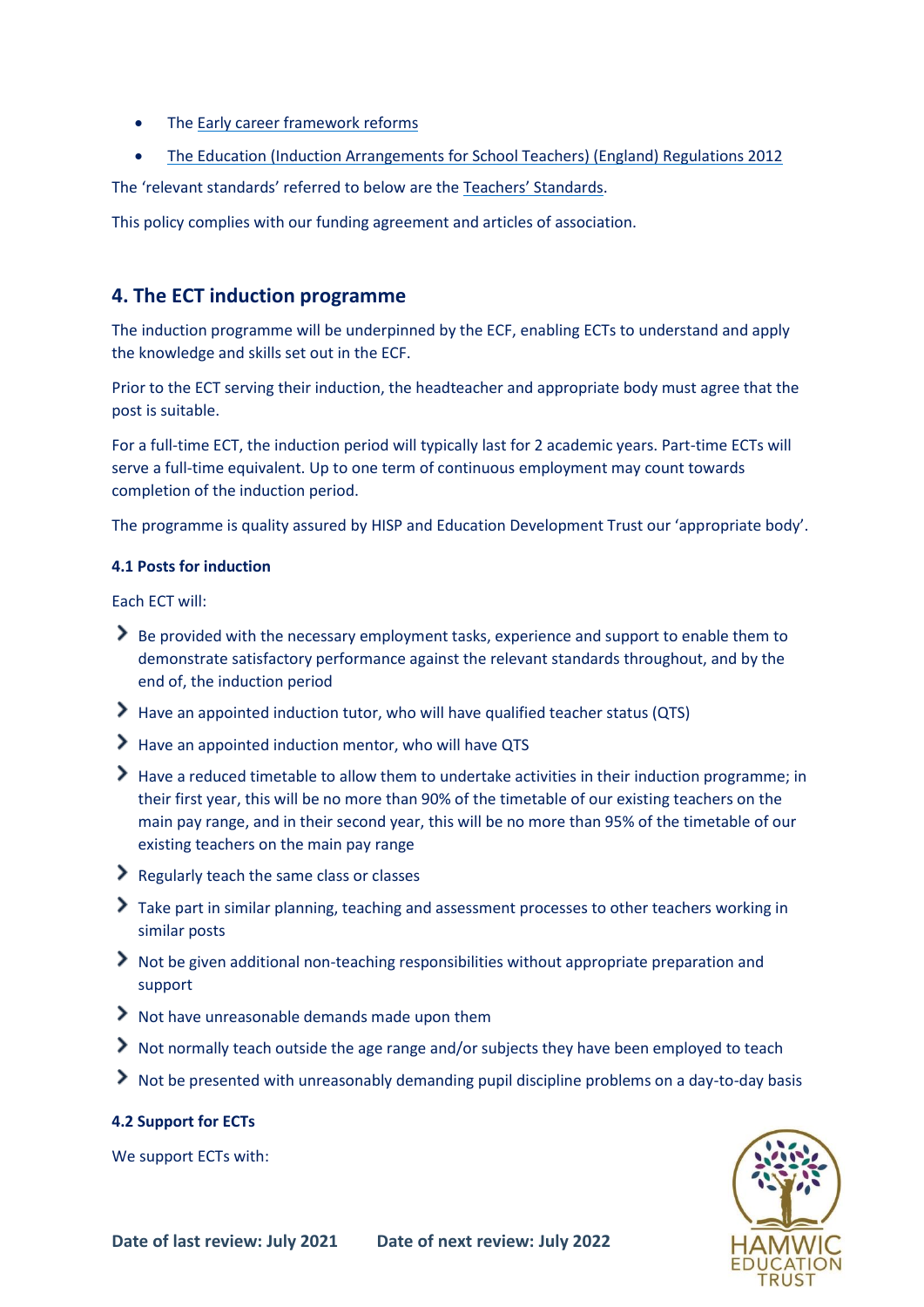- Their designated induction tutor, who will provide day-to-day monitoring and support, and coordinate their assessments
- Their designated induction mentor, who will provide regular structured mentoring sessions and targeted feedback
- Observations of their teaching at regular intervals, and follow-up discussions with prompt and constructive feedback
- Regular professional reviews of their progress, to take place termly (except in terms where formal assessment is held), at which their induction tutor will review objectives and revise them in relation to the relevant standards and their current needs and strengths
- Chances to observe experienced teachers, either within the school or at another school with effective practice

#### **4.3 Assessments of ECT performance**

Formal assessment meetings will take place in the final term of the ECT's first year (term 3) and the final term of their second year (term 6), and will be carried out by The Induction Tutor (DHT)

These meetings will be informed by clear and transparent evidence gathered from progress reviews during the preceding assessment period, and drawn from the ECT's work as a teacher and from their induction programme. Copies of the evidence relied on will be provided to the ECT and the appropriate body.

After each formal assessment meeting, a formal assessment report will be completed that clearly shows how the ECT is performing against the relevant standards. The headteacher will also recommend to the appropriate body in the final assessment report at the end of the programme as to whether the ECT's performance is satisfactory against the relevant standards.

The ECT will add their own comments, and the formal assessment report will be signed by the headteacher, induction tutor and the ECT.

A copy of the formal assessment report will then be sent to the appropriate body. The final assessment report will be sent within 10 working days of the meeting, for the appropriate body to make the final decision on whether the ECT has passed their induction period.

In the event that the ECT leaves this post after completing one term or more but before the next formal assessment would take place, the induction tutor or headteacher should complete an interim assessment to ensure that the ECT's progress and performance since the last assessment is captured.

#### **4.4 At-risk procedures**

If it becomes clear during a termly progress review or at the first formal assessment point that the ECT is not making sufficient progress, additional monitoring and support measures will be put in place immediately, meaning:

- Areas in which improvement is needed are identified
- Appropriate objectives are set to guide the ECT towards satisfactory performance against the relevant standards

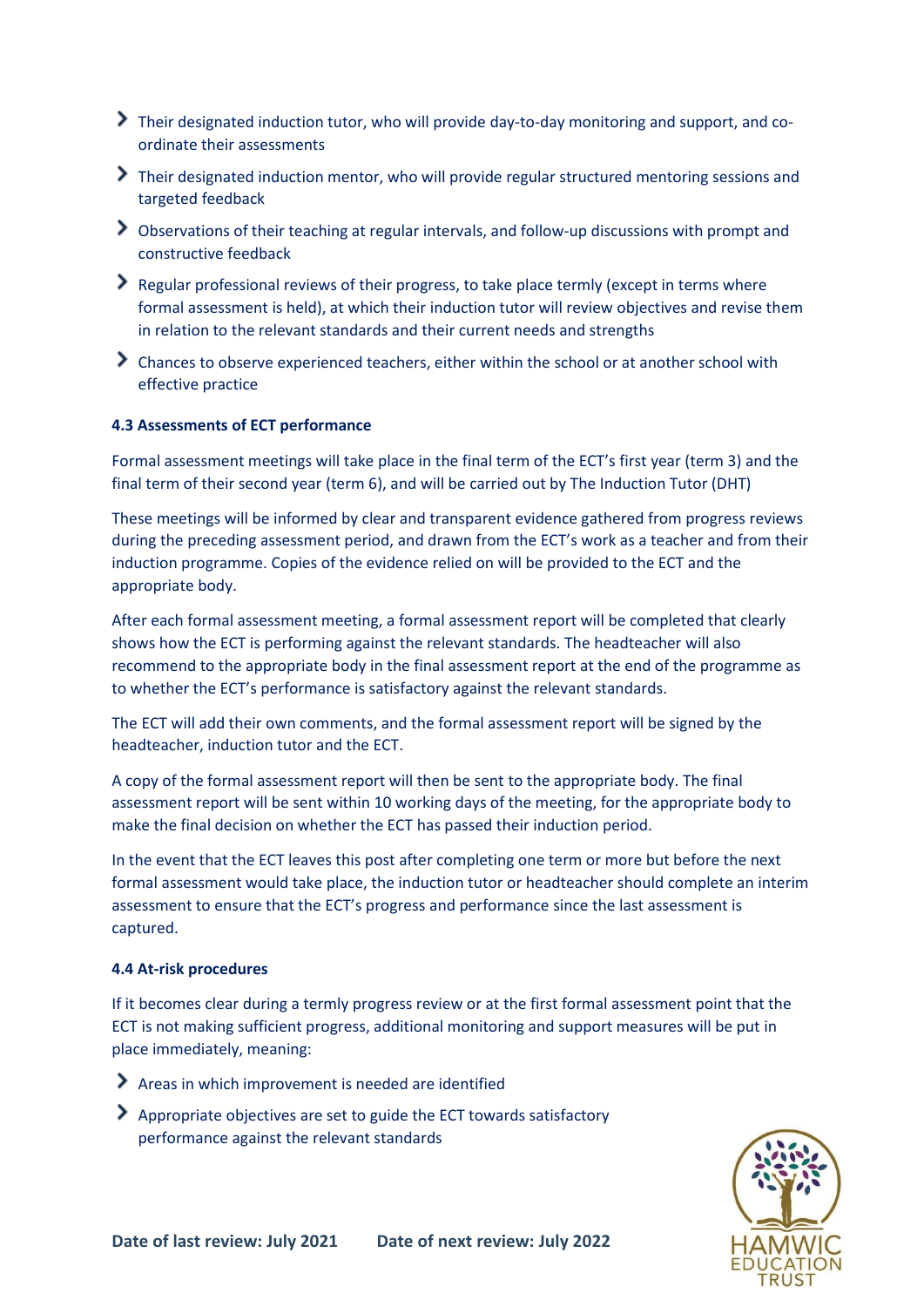An effective support programme is put in place to help the ECT improve their performance

The progress review record or formal assessment report will be shared with the appropriate body, alongside the support plan, for it to review.

If there are concerns about the ECT's progress during their subsequent progress reviews or formal assessment, as long as it is not the final formal assessment, the induction tutor or headteacher will discuss this with the ECT, updating objectives as necessary and revising the support plan for the next assessment period.

## <span id="page-4-0"></span>**5. Roles and responsibilities**

#### **5.1 Role of the ECT**

The ECT will:

- Provide evidence that they have QTS and are eligible to start induction
- Meet with their induction tutor at the start of the programme to discuss and agree priorities, and keep these under review
- Agree with their induction tutor how best to use their reduced timetable allowance and guarantee engagement with their ECF-based induction
- $\triangleright$  Provide evidence of their progress against the relevant standards
- Participate fully in the monitoring and development programme
- Participate in scheduled classroom observations, progress reviews and formal assessment meetings
- Agree with their induction tutor the start and end dates of the induction period, and the dates of any absences from work during the period
- $\blacktriangleright$  Keep copies of all assessment reports

#### **When the ECT has any concerns**, they will:

- Raise these with their induction tutor as soon as they can
- Consult with their contact at the appropriate body at an early stage if there are difficulties in resolving issues with their induction tutor or within the school

#### **5.2 Role of the headteacher**

The headteacher will:

- Check that the ECT has been awarded QTS and whether they need to serve an induction period
- Agree, in advance of the ECT starting, who will act as the appropriate body
- Notify the appropriate body when an ECT is taking up a post and undertaking induction
- Make sure the ECT's post is suitable according to statutory guidance (see section 4.1 above)
- Make sure the induction tutor is appropriately trained and has sufficient time to carry out their role effectively

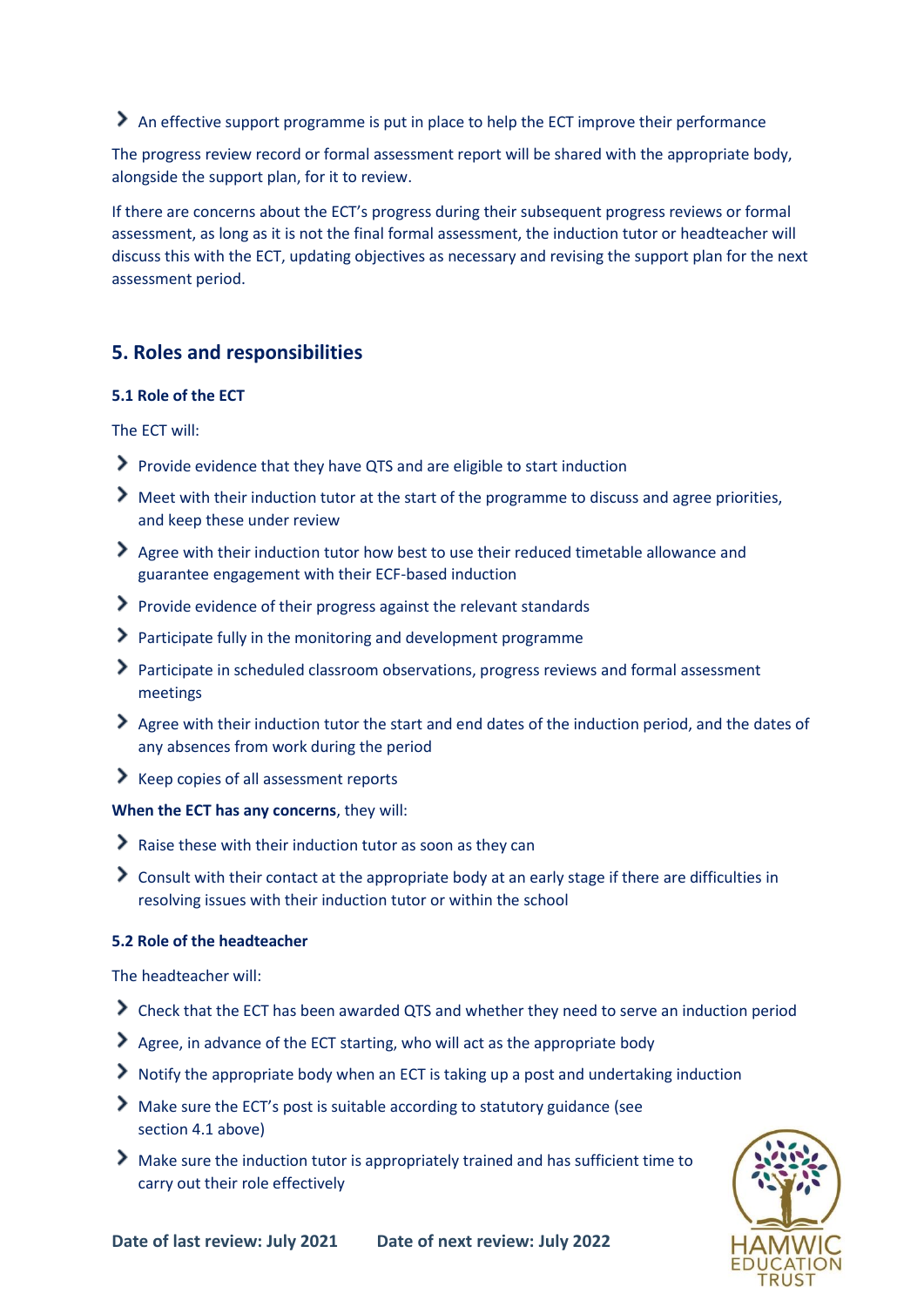- Make sure the induction mentor is appropriately trained and has sufficient time to carry out their role effectively
- Make sure an appropriate ECF-based induction programme is in place
- Make sure the ECT's progress is reviewed regularly, including through observations and feedback of their teaching
- Make sure that formal assessments are carried out and reports completed and sent to the appropriate body
- Maintain and keep accurate records of employment that will count towards the induction period
- Make sure that all monitoring and record keeping is done in the least burdensome and most streamlined way
- Make the governing board aware of the support arrangements in place for the ECT
- Make a recommendation to the appropriate body on whether the ECT's performance against the relevant standards is satisfactory
- Participate in the appropriate body's quality assurance procedures of the induction programmes
- Keep all relevant documentation, evidence and forms on file for 6 years

#### **5.3 Role of the induction tutor**

The induction tutor will:

- Provide guidance and effective support to the ECT (with the appropriate body where necessary)
- Carry out regular progress reviews throughout the induction period
- Undertake 2 formal assessment meetings during the induction period, coordinating input from other colleagues as appropriate
- Carry out progress reviews in terms where a formal assessment doesn't occur
- Inform the ECT following progress reviews of their progress against the relevant standards, and share records with the ECT, headteacher and relevant body
- Inform the ECT during the formal assessment meeting of the judgements to be recorded on their formal assessment record and invite the ECT to add their own comments
- Make sure that the ECT's teaching is observed and feedback is provided
- Make sure the ECT is aware of how they can raise concerns about their induction programme or their personal progress, both within and outside of the school
- Take prompt, appropriate action if the ECT appears to be having difficulties
- Make sure that all monitoring and record keeping is done in the least burdensome way, and that ECTs are not asked for any evidence that requires the creation of new work

#### **5.4 Role of the induction mentor**

The induction mentor will:

Regularly meet with the ECT for structured mentor sessions to provide targeted feedback

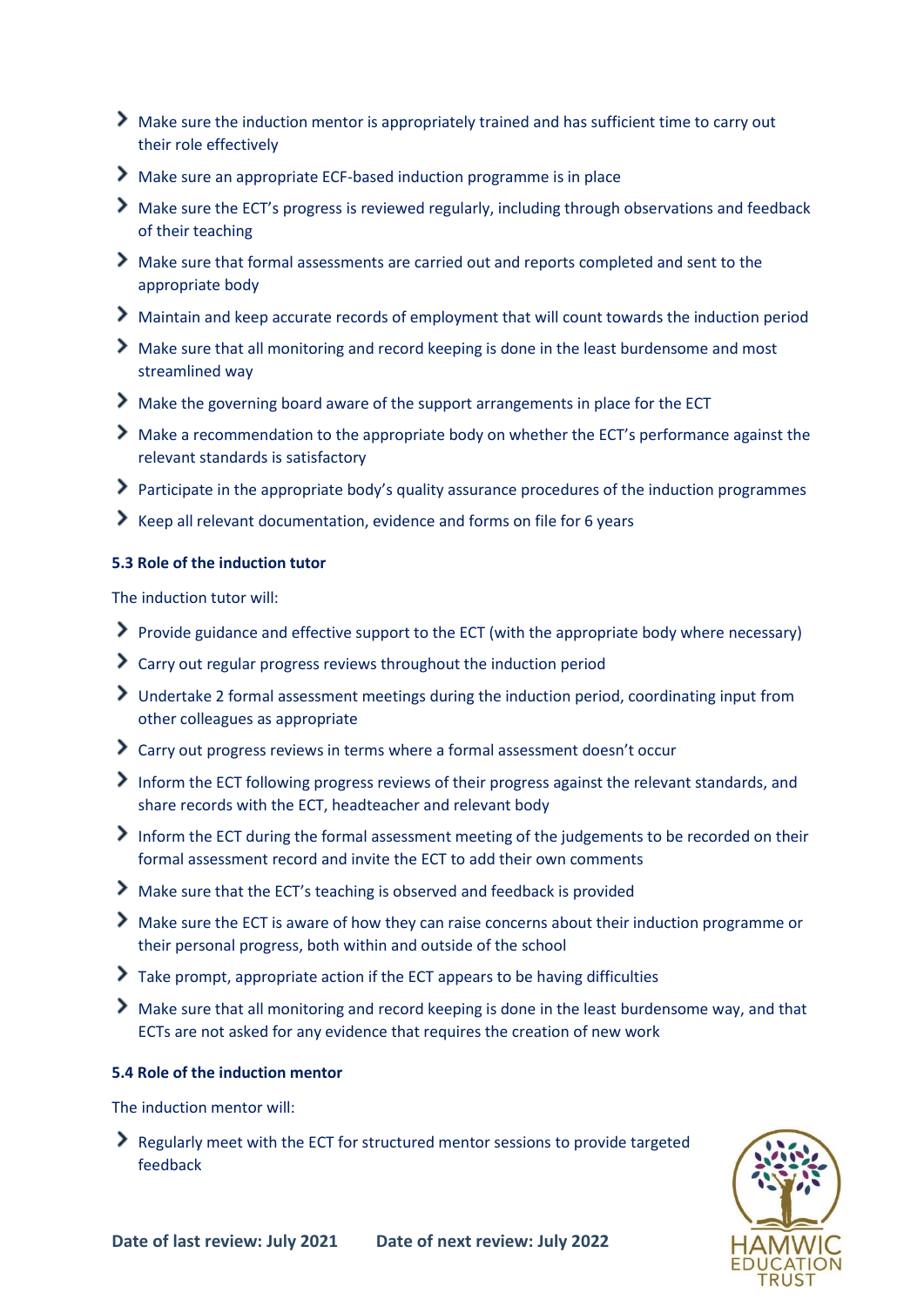- Work with the ECT, and colleagues within the school who are involved in the ECT's induction, to help make sure the ECT receives a high-quality ECF-based programme
- Provide, or arrange, effective support including subject-specific, phase-specific, coaching and/or mentoring
- $\blacktriangleright$  Act promptly and appropriately if the ECT appears to be having difficulties

#### **5.5 Role of the governing board**

The governing board will:

- Make sure the school complies with statutory guidance on ECT induction
- Be satisfied that the school has the capacity to support the ECT
- $\blacktriangleright$  Make sure the headteacher is fulfilling their responsibility to meet the requirements of a suitable induction post
- Investigate concerns raised by the ECT as part of the school's grievance procedures
- $\blacktriangleright$  If it has any concerns or questions, seek guidance from the appropriate body on the quality of the induction arrangements and the roles and responsibilities of staff involved in the process
- If it wishes, request general reports on the progress of the ECT on a termly basis

## <span id="page-6-0"></span>**6. Monitoring arrangements**

This policy will be reviewed **annually** by HT At every review, it will be approved by the full governing board.

## <span id="page-6-1"></span>**7. Links with other policies**

This policy links to the following policies and procedures:

- $\sum$  Appraisal
- $\sum$  Grievance
- $\sum_{\text{Pav}}$